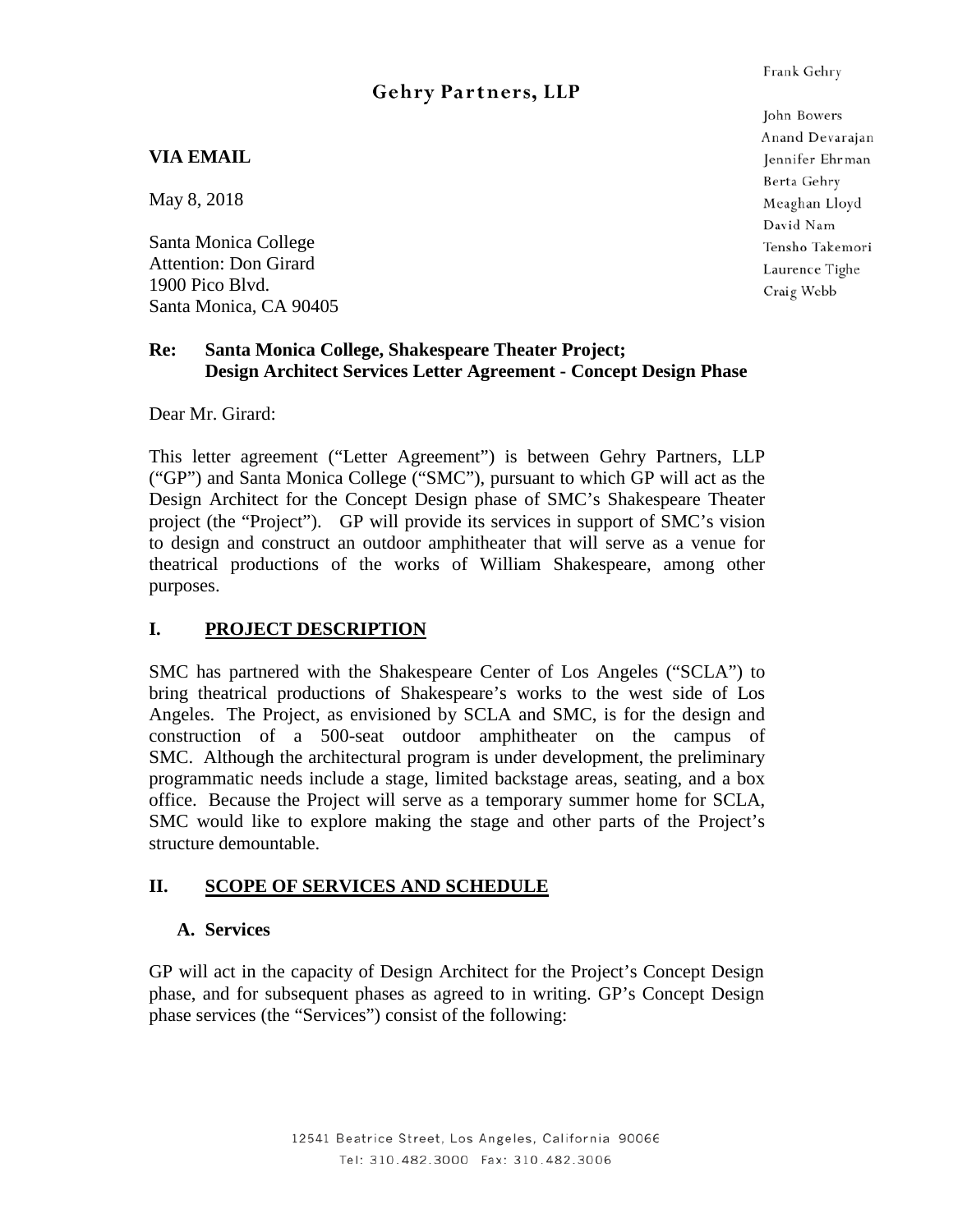# **Gehry Partners, LLP**

- 1. In conjunction with a theatre consultant retained by SMC, and other SMC-retained consultants as necessary, GP will collaborate with SMC and SCLA to further define and establish the architectural program for the Project. The established program will serve as the basis for the Project's conceptual design that GP will develop in this phase.
- 2. GP will prepare a conceptual approach to the Project design in collaboration with SMC, SCLA the theater consultant and other consultants as appropriate. These services may include producing a study model, drawings and other documents that respond to the established program and the site. At the conclusion of the Concept Design phase, GP will incorporate select design materials into a Concept Design Report.

Upon completion of the Concept Design phase, GP understands that SMC's goal is to contract with an executive architect, who will further develop the Project's conceptual design in subsequent design phases as the Project architect of record. During these subsequent design phases, GP will provide further design architect services as agreed to in writing between SMC and GP. SMC and GP contemplate that these further services will include GP's review and comment on the executive architect's design materials for consistency with the design intent established at the conclusion of the Concept Design phase, including aesthetic elements, for which GP will have final design approval rights.

# **B. Schedule**

GP will perform its Services over an eight (8) to twelve (12) week duration, commencing approximately June/July 2018, and ending approximately August/September 2018 (the "Schedule"). SMC acknowledges that completion of the Services in accordance with Schedule is dependent upon SMC making decisions and providing requested information in a reasonably prompt manner, and the theater consultant and other SMC consultants, if any, coordinating their services with those of GP in a manner that does not delay GP.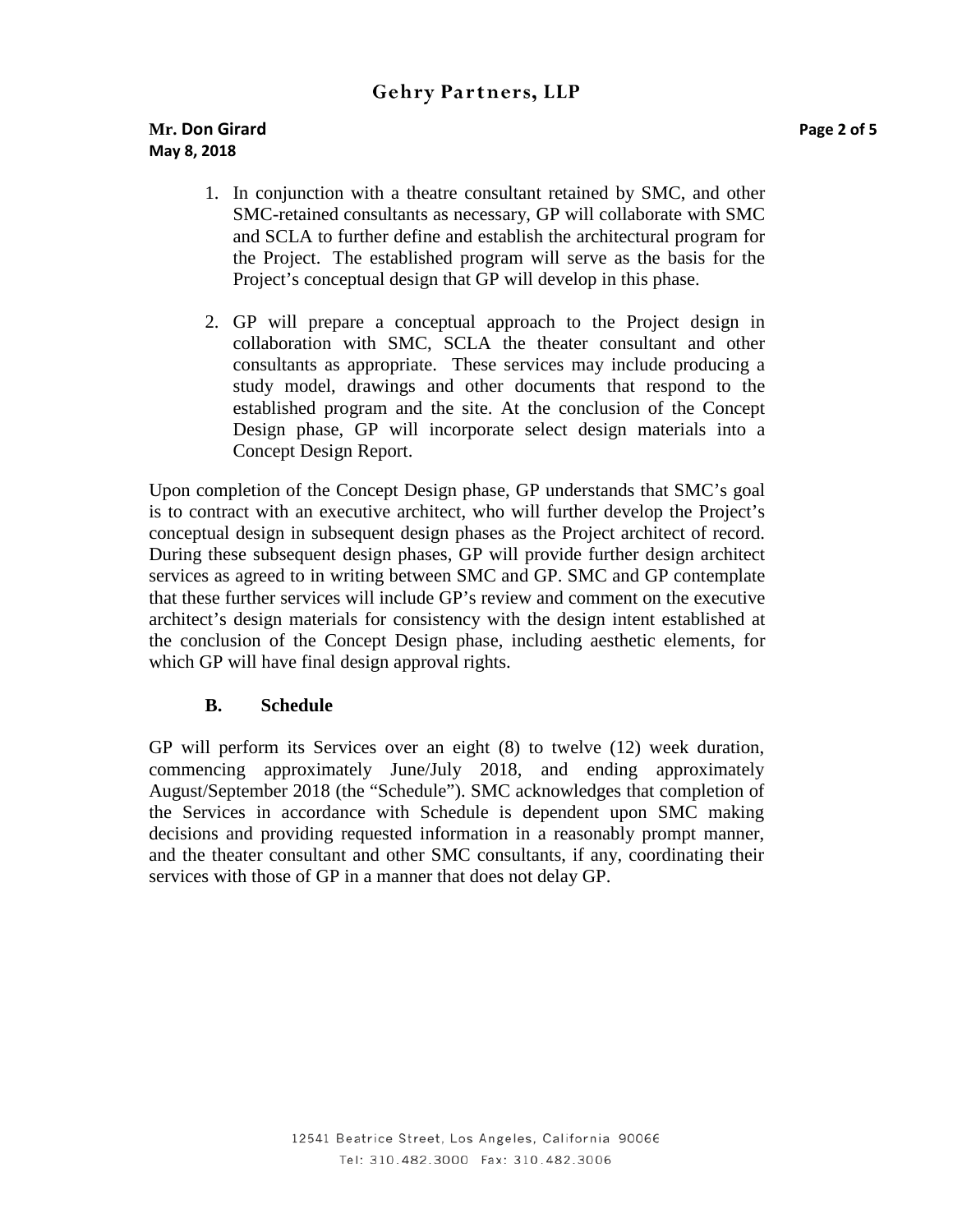# **III. COMPENSATION**

Gehry Partner's compensation is comprised of two (2) components. The first component is a Design Fee for Frank Gehry's involvement in the Project. For purposes of the Concept Design phase, GP will waive the Design Fee.

The second component of Gehry Partners' compensation is a Professional Services Fee which covers staffing costs in developing the Project design. For the Professional Services Fee, SMC shall compensate GP on a fixed-fee basis in the amount of \$290,000.00 payable as follows:

| <b>Amount</b> | Due                                                                            |
|---------------|--------------------------------------------------------------------------------|
| \$100,000     | Upon execution of Letter Agreement.                                            |
| \$100,000     | At 50% Concept Design.                                                         |
| \$90,000      | conclusion of Gehry Partners'<br>Upon<br>Services on the Concept Design phase. |
| \$290,000.00  |                                                                                |

Reimbursable Expenses, as defined in the attached Standard Terms and Conditions, are in addition to the Professional Services Fee.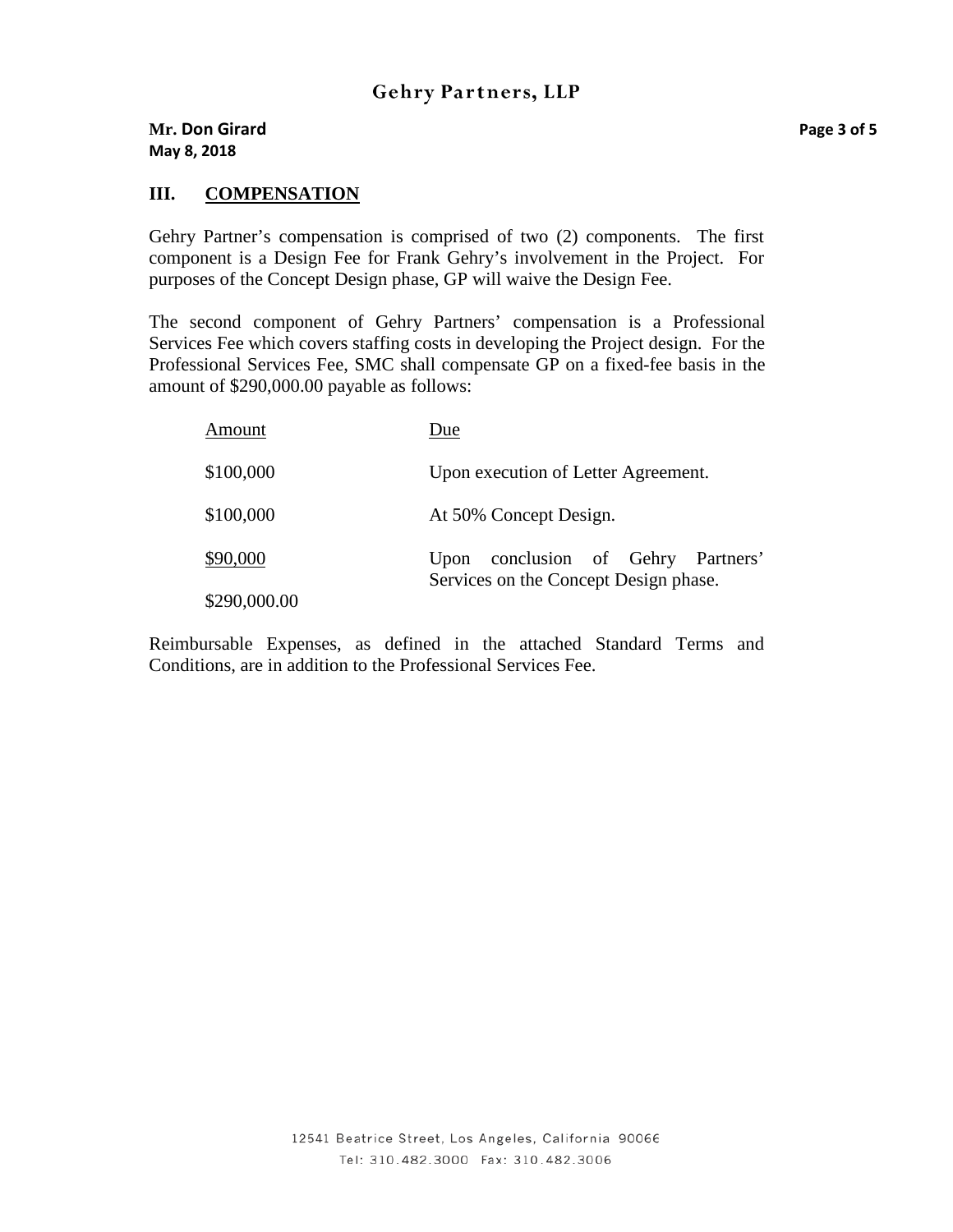**Mr. Don Girard Page 4 of 5 May 8, 2018**

# **IV. OTHER PROVISIONS**

GP's Services shall be governed by the Standard Terms and Conditions appended to this Letter Agreement as Attachment "1."

If the terms and conditions of this Letter Agreement are acceptable to you, please sign two copies in the space provided below and return one original copy to us.

Of course, please do not hesitate to contact us should you have any questions or comments. We look forward to working with you.

Sincerely,

Meaghan Lloyd Partner Gehry Partners, LLP

Attachment "1": Standard Terms and Conditions

Cc: FOG, JB, DO, PG, b/d file

We have read the above proposal and we agree to its terms, deemed to be effective as of the date on which Gehry Partners first provided services to us for this project.

 $\mathbf{B} \mathbf{v}$ :

Its:

| For:<br>$\sim$ $\sim$ |  |
|-----------------------|--|
|                       |  |

| Date: |
|-------|
|       |

Tel: 310.482.3000 Fax: 310.482.3006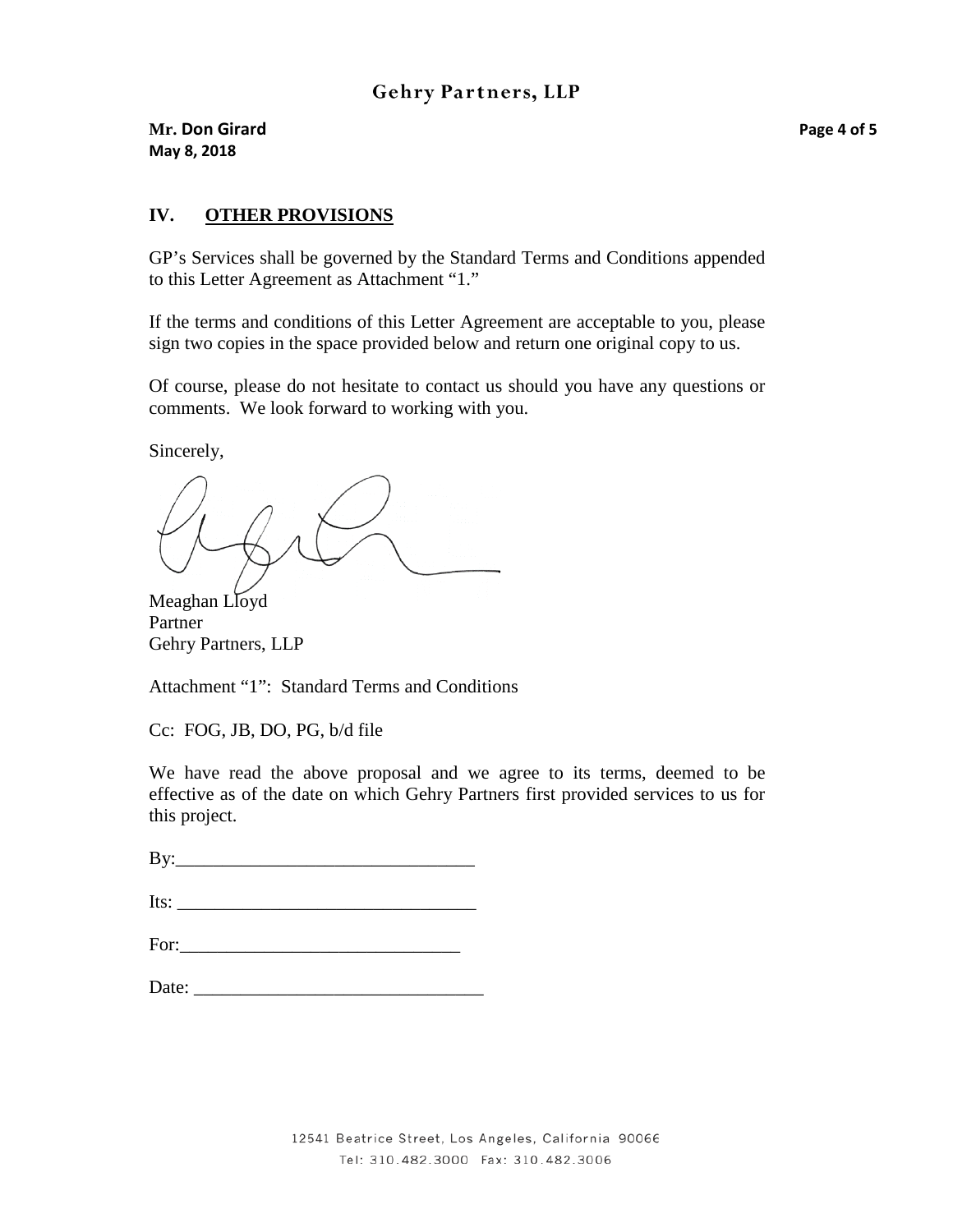# Gehry Partners, LLP

**Mr. Don Girard Page 5 of 5 May 8, 2018**

> ATTACHMENT "1" STANDARD TERMS AND CONDITIONS [Attached]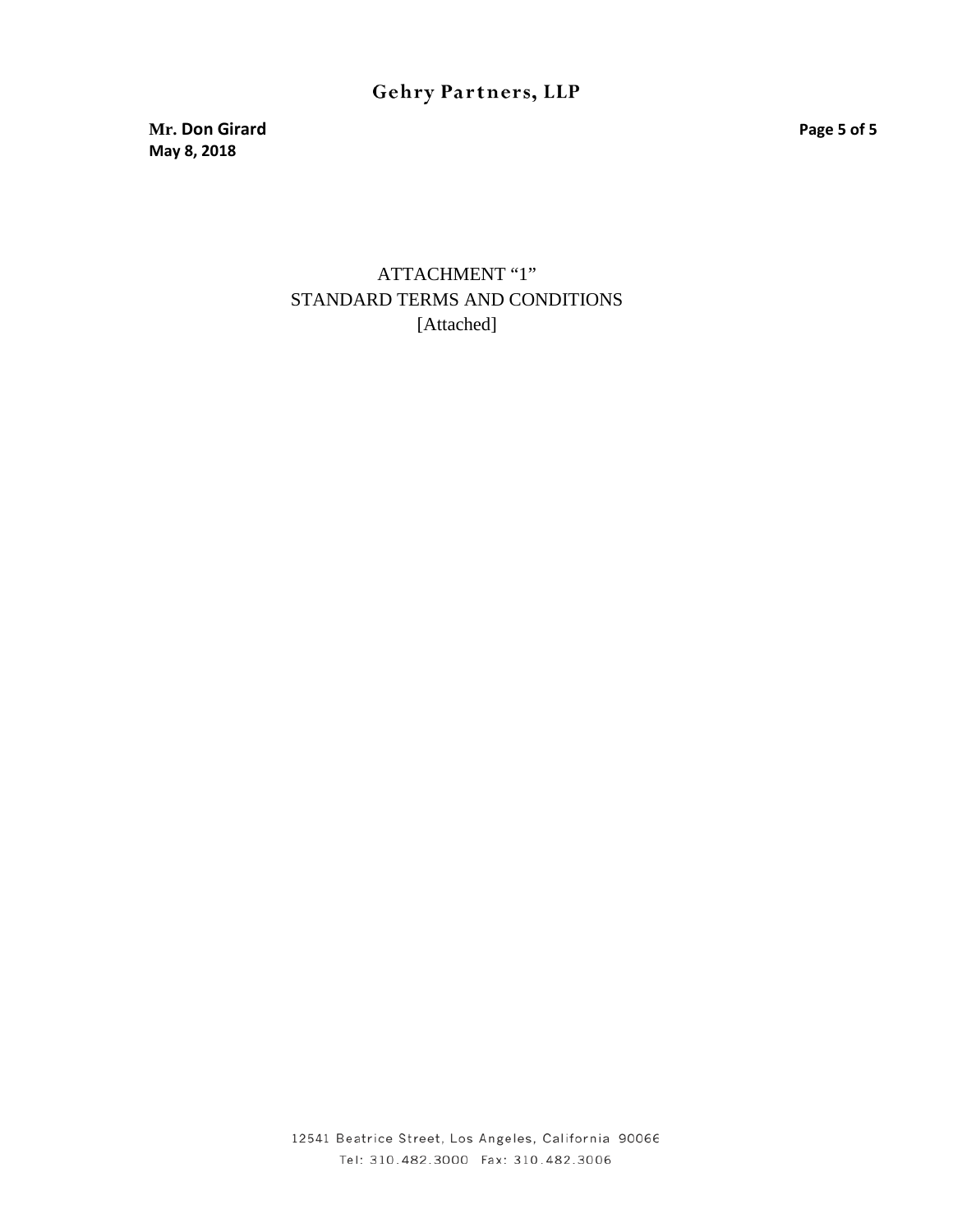#### **STANDARD TERMS AND CONDITIONS**

### **1. General**

These Standard Terms and Conditions, together with the terms of the attached proposal, will constitute the professional services agreement ("Agreement") between Gehry Partners, LLP and the person or entity to whom the Agreement is addressed ("Owner"). Gehry Partners, LLP's offer to perform services for the Owner under this Agreement, including the fee provision set forth herein, expires if the Agreement is not accepted, signed and delivered, along with the initial fee payment, to Gehry Partners, LLP, within sixty (60) days of the date of its issuance to the Owner.

#### **2. Performance of Services**

Gehry Partners, LLP's services will be performed in accordance with generally accepted practices of architects providing similar services at the same time, in the same locale, and under like project circumstances. The Agreement does not confer upon Gehry Partners, LLP any obligations of a fiduciary, or the responsibility for or the authority to control, direct or supervise construction means, methods, techniques, sequences or procedures, or safety measures and programs.

#### **3. Payment**

Invoices for professional fees and reimbursable expenses will generally be submitted monthly and payment will be due and payable within thirty (30) days of invoice date. Owner shall make payment in full without offset or withhold. Interest will be added to accounts in arrears at the rate of one and one-half (1.5) percent per month on balances more than sixty (60) days outstanding. Reimbursable Expenses and fees for approved Architect Consultants will be billed on a direct-cost basis + 10% to cover administrative costs. The Owner shall be responsible for any and all applicable non-U.S. governmental taxes and duties, including value added tax ("VAT"). Gehry Partners, LLP will commence its services upon receipt of the required initial payment(s). In the event that delivery of the required initial payment(s) is delayed, the Project Schedule shall be adjusted as appropriate to account for any such delay.

#### **4. Insurance**

Gehry Partners, LLP will maintain professional liability insurance in the amount of \$2,000,000 per claim and in the aggregate. The cost for insurance coverage above these limits, if requested by the Owner, will be invoiced and paid as a reimbursable expense. A certificate of insurance will be provided upon request.

#### **5. Indemnification**

To the fullest extent permitted by law, the Owner shall defend, indemnify, protect and hold Gehry Partners, LLP and its affiliates, partners, principals, and employees harmless from and against any and all claims, liabilities, judgments, losses, costs, demands and causes of action (collectively "Claims"), including Claims based on economic loss, those arising from injuries to or death to persons (including without limitation the Owner's employees), and/or damages to property, arising directly from or indirectly related to the Gehry Partners, LLP's duties under this Agreement, or its related actions or inactions, except for those caused by the gross negligence or willful misconduct of Gehry Partners, LLP's and its affiliates, and will reimburse Gehry Partners, LLP for any expenditures, including reasonable attorneys' fees, it incurs as a result. Owner agrees to defend Gehry Partners, LLP against any such Claims at the Owner's sole cost and expense. The defense and indemnification obligations shall survive the termination or expiration of this Agreement.

#### **6. Ownership of Design Materials**

The Drawings, Models and Specifications and other documents, including those in electronic form, prepared by Gehry Partners, LLP for the Project (collectively "Design Materials") are Instruments of Gehry Partners, LLP's Service and shall not constitute works for hire. Gehry Partners, LLP shall be deemed the author and owner of any and all such Instruments of Service and shall retain all right, title, and interest to all rights therein, including, without limitation, all common law, statutory, copyright, and other reserved rights, and Gehry Partners, LLP shall be entitled to the broadest protection afforded under the copyright and other laws of the United States of America, the State of California. The Owner and its successors in interest, if any, shall have the limited right to retain copies of the Design Materials, excluding physical models and hand drawn sketches, for information and reference purposes only in connection with the construction, reconstruction, renovation, repair, maintenance, use and occupancy of the Project. The word "Drawings" includes, without limitation, graphic images of the Drawings contained in computer files stored on computer disks, tapes, and/or other digital storage media. Gehry Partners, LLP shall not be responsible for, or otherwise liable for any damages or claims arising from reuse of, changes made to, Design Materials by anyone other than Gehry Partners, LLP.

#### **7. No Commercial Publication**

Without the prior written consent and release of Gehry Partners, LLP, which consent it may grant or withhold in its sole discretion, the Owner may not: (a) use a portion of the Design Materials for a commercial purpose, including, without limitation, selling, offering for sale, licensing, distributing, marketing, or otherwise promoting any product or service based on, or incorporating, all or part of the Design Materials; or (b) sell, offer for sale, license, distribute, market, or otherwise promote any product or service that contains any of the following: (i) Gehry Partners, LLP's name and/or trademark (i.e. Gehry Partners, LLP, Gehry, Frank Gehry, Frank O. Gehry, Frank O. Gehry & Associates, Gehry International, Inc. Architects, Gehry Architects New York, P.C., and/or Gehry